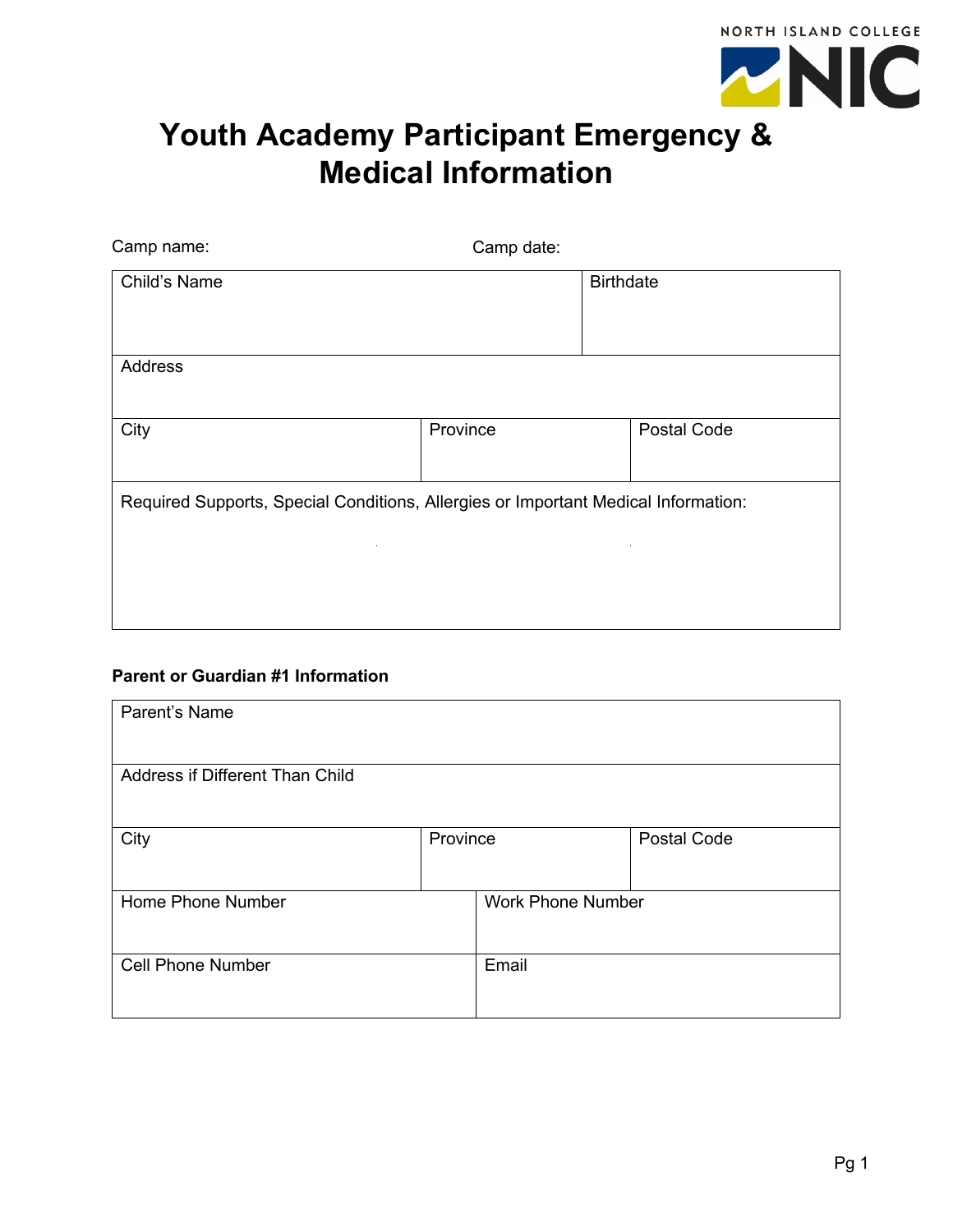

### **Parent or Guardian #2 Information (optional)**

| Parent's Name                   |          |                          |                    |
|---------------------------------|----------|--------------------------|--------------------|
| Address if Different Than Child |          |                          |                    |
| City                            | Province |                          | <b>Postal Code</b> |
| Home Phone Number               |          | <b>Work Phone Number</b> |                    |
| <b>Cell Phone Number</b>        |          | Email                    |                    |

#### **Emergency Contacts (when attempts to reach parents are not successful)**

| Name #1 | <b>Phone Number</b> |
|---------|---------------------|
|         |                     |
| Name #2 | <b>Phone Number</b> |
|         |                     |

#### **Besides Parent/Guardian: Person's Authorized to Pick Up Child**

| Name #1 | <b>Phone Number</b> |
|---------|---------------------|
| Name #2 | <b>Phone Number</b> |

**Please indicate via the check box if your child has permission to self sign-out daily:** 

### **Parent/Legal Consent and Agreement for Emergencies**

As parent/legal guardian, I give consent to have my child receive first aid by facility staff, and if necessary, be transported to received emergency care. I understand that I will be responsible for all charges not covered by insurance.

| Parent/Guardian Signature | Date |
|---------------------------|------|
|                           |      |
|                           |      |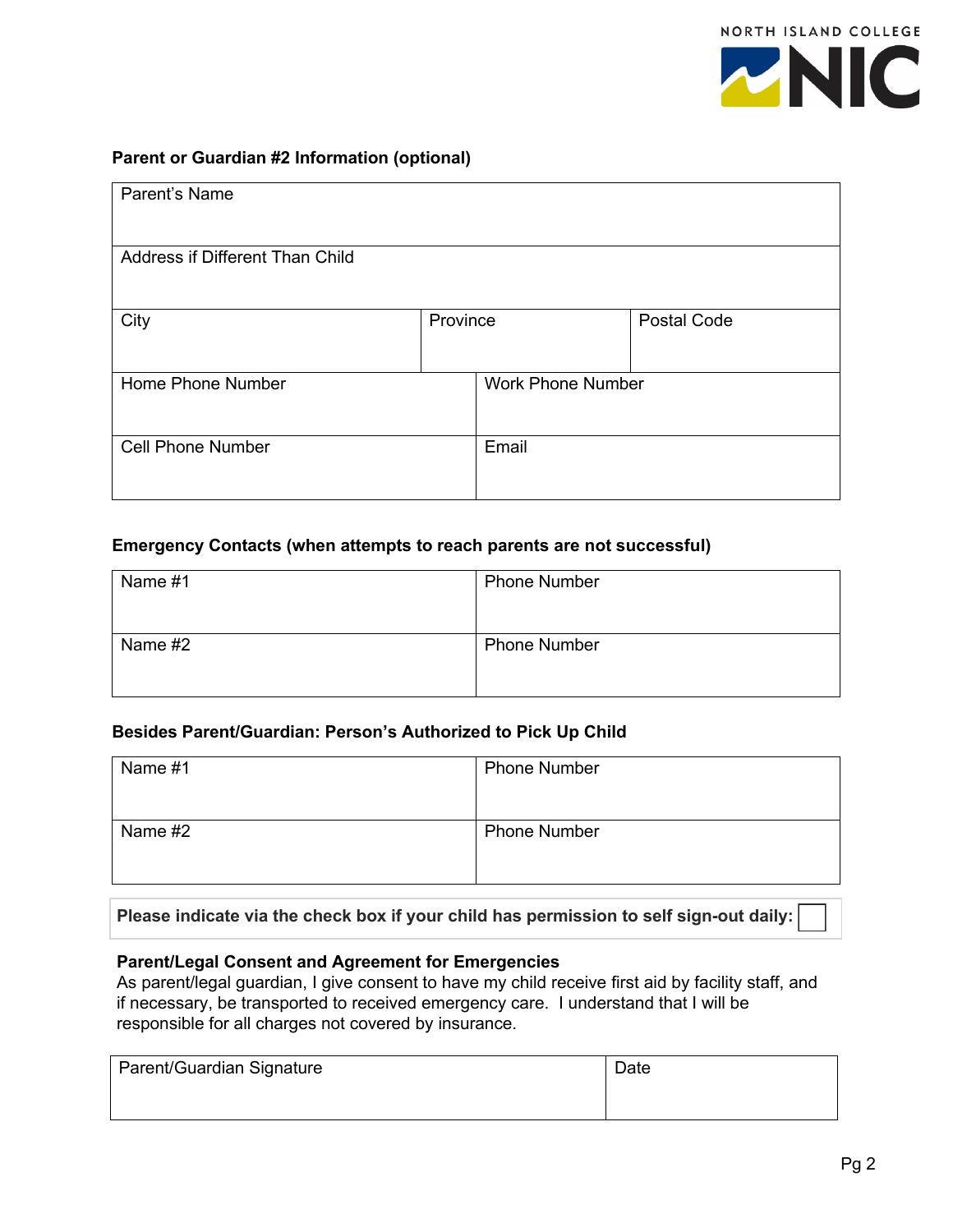

# **Youth Academy Informed Consent**

North Island College's Youth Academy ("Youth Academy") provides academic activities for youth under 18 on campus locations and in satellite communities. The Participants are individuals who are registered in Youth Academy activities. Youth Academy programs are valuable educational opportunities, but are not without risks, dangers, hazards, and liabilities to all Participants. All persons taking part in Youth Academy are required to accept these and all other risks as a condition of their participation.

The Participants in Youth Academy camps will take part in educational activities, in both indoor and outdoor settings. The risks inherent to participation in Youth Academy activities include:

|                                                                                                                                | <b>Physical Activity</b>                                                                                                            | Outdoor                                                                                                                                                                                                | Science Lab                                                                                                                                                                                                                                    | Computer Lab                                                                                                                                        | Equipment                                                                                                                                                  | Campus                                                                                                                                            | Miscellaneous                                                                                                                                                                                                             |
|--------------------------------------------------------------------------------------------------------------------------------|-------------------------------------------------------------------------------------------------------------------------------------|--------------------------------------------------------------------------------------------------------------------------------------------------------------------------------------------------------|------------------------------------------------------------------------------------------------------------------------------------------------------------------------------------------------------------------------------------------------|-----------------------------------------------------------------------------------------------------------------------------------------------------|------------------------------------------------------------------------------------------------------------------------------------------------------------|---------------------------------------------------------------------------------------------------------------------------------------------------|---------------------------------------------------------------------------------------------------------------------------------------------------------------------------------------------------------------------------|
|                                                                                                                                | Hazards                                                                                                                             | Hazards                                                                                                                                                                                                | Hazards                                                                                                                                                                                                                                        | & Classroom<br>Hazards                                                                                                                              | Hazards                                                                                                                                                    | Hazards                                                                                                                                           | Hazards                                                                                                                                                                                                                   |
|                                                                                                                                | Cuts, bruises,<br>abrasions, sprains,<br>contact with<br>projectiles/people,<br>overheating,<br>exhaustion, trips,<br>slips, falls. | Exposure to<br>weather (sun,<br>rain, hail),<br>environmental<br>allergic<br>reactions, insect<br>bites/stings,<br>forest space,<br>trips, slips, falls,<br>uneven ground,<br>increased heart<br>rate. | Exposure to<br>chemicals, skin<br>abrasions,<br>allergic<br>reactions, eye<br>irritation, cuts,<br>impact with<br>chairs & other<br>obstructions,<br>electrical cords<br>and outlets,<br>spills, slips,<br>chemical or<br>open flame<br>burns. | Impact with<br>chairs & other<br>obstructions,<br>exposure to<br>electrical cords<br>and outlets,<br>spills, slips, eye<br>strain, neck<br>tension. | Cuts from<br>scissors,<br>paper and<br>other<br>material<br>cuts, cuts<br>from sharp<br>pieces,<br>abrasions,<br>contusions,<br>equipment<br>falling over. | <b>Becoming lost</b><br>or separated<br>from group,<br>slips, trips,<br>falls, stairs,<br>forested<br>space, non-<br>camp related<br>individuals. | Theft, unheeded<br>safety guidelines<br>around campus,<br>other camp<br>participants,<br>others on<br>campus, hazards<br>existing at off-<br>campus<br>locations: lack of<br>signage, uneven,<br>unmaintained<br>terrain. |
| Jr. STEM:<br>STEM & Sport                                                                                                      | x                                                                                                                                   | X                                                                                                                                                                                                      |                                                                                                                                                                                                                                                | X                                                                                                                                                   | $\mathsf{x}$                                                                                                                                               | X                                                                                                                                                 | X                                                                                                                                                                                                                         |
| <b>STEM Teens:</b><br>Code Con<br><b>STEAM Teens</b><br>Mad Scientist<br>Space X<br>Sound FX<br>Explore Eng.<br>Digital Design | x                                                                                                                                   | X                                                                                                                                                                                                      | X<br><b>Mad Scientist</b>                                                                                                                                                                                                                      | X                                                                                                                                                   | X                                                                                                                                                          | X                                                                                                                                                 | X                                                                                                                                                                                                                         |
| NICBot Camp                                                                                                                    | X                                                                                                                                   | X                                                                                                                                                                                                      |                                                                                                                                                                                                                                                | $\mathsf{x}$                                                                                                                                        | $\boldsymbol{\mathsf{X}}$                                                                                                                                  | X                                                                                                                                                 | X                                                                                                                                                                                                                         |

**I acknowledge the risks involved with participation, and that adhering to the instructions and guidance from the program Instructors and College employees are in the Participant's best interests.**

| Parent/Guardian Signature | Date |
|---------------------------|------|
|                           |      |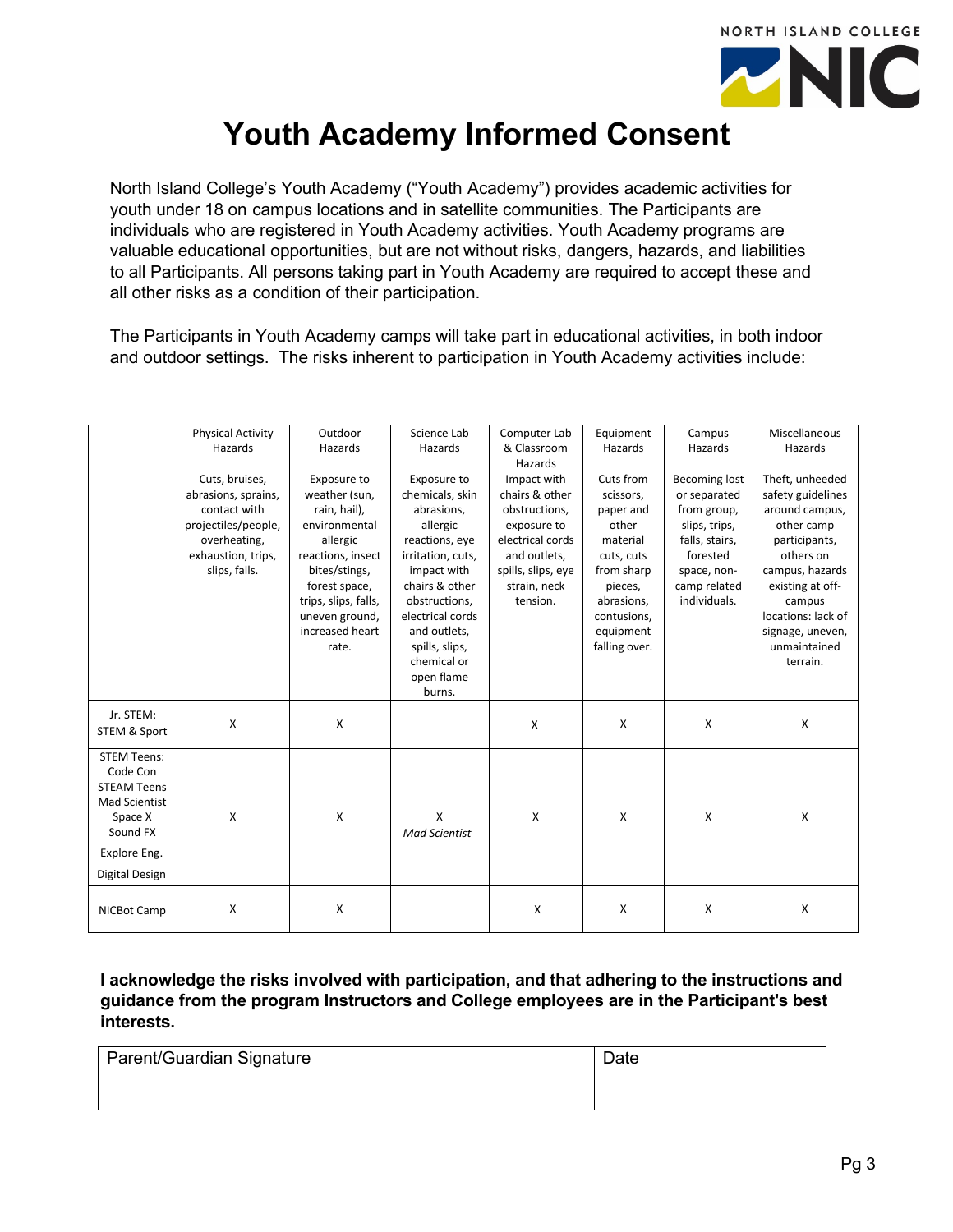

## **By initialing below the Participant and their Parent/Guardian:**

- Agree the Participant will be prepared with the appropriate supplies and wear suitable clothing for participation in Program activities: sanitizer, sunscreen, hat, towel, running shoes, lunch, snacks and water.
- Agree that it is the responsibility of the Participant and Parent/guardian to familiarize themselves with environment and health and safety requirements applicable to the Program.
- Agree to follow NIC's [Policy #3-06 Code of Personal and Professional Conduct](https://www.nic.bc.ca/pdf/policy-3-06-community-code-of-academic-pers-and-prof-conduct.pdf) as a member of the NIC campus community while attending Youth Academy activities. Policy 3-06 can also be found by typing the following URL into your navigation bar: nic.bc.ca/pdf/ policy-3-06-community-code-of-academic-pers-and-prof-conduct.pdf
- Agree the Participant will follow directives provided by Program instructors and College employees, and to respect emergency situation guidelines
- Agree to follow the College's procedures, report any incidents witnessed to program Instructors, and College employees, and respect environmental, health and safety requirements on College property while participating in the Program
- Understand and fully accept that if the Participant fails to observe any conditions or rules established during the course of the Program, that the Participant may be removed from the Program without refund and that it is the responsibility of the parent/guardian to pickup the Participant in a timely manner.

| Parent/Guardian Intials | Participant Initials |
|-------------------------|----------------------|
|                         |                      |

## **Youth Academy Participation Consent**

I consent to the Participant's presence at North Island College and I accept and fully assume all health and safety risks, dangers and hazards which may be associated with my child's participation in Youth Academy activities.

I, the undersigned, declare that I am the parent or legal guardian of the Participant identified below. I agree to inform the Participant about the guidelines of this program and North Island College requirements.

| Name of Legal Parent/Guardian (Print) | Signature of Legal/Parent/Guardian |
|---------------------------------------|------------------------------------|
|                                       |                                    |

| Participant Name | Camp name/date |  |
|------------------|----------------|--|
|                  |                |  |
|                  |                |  |